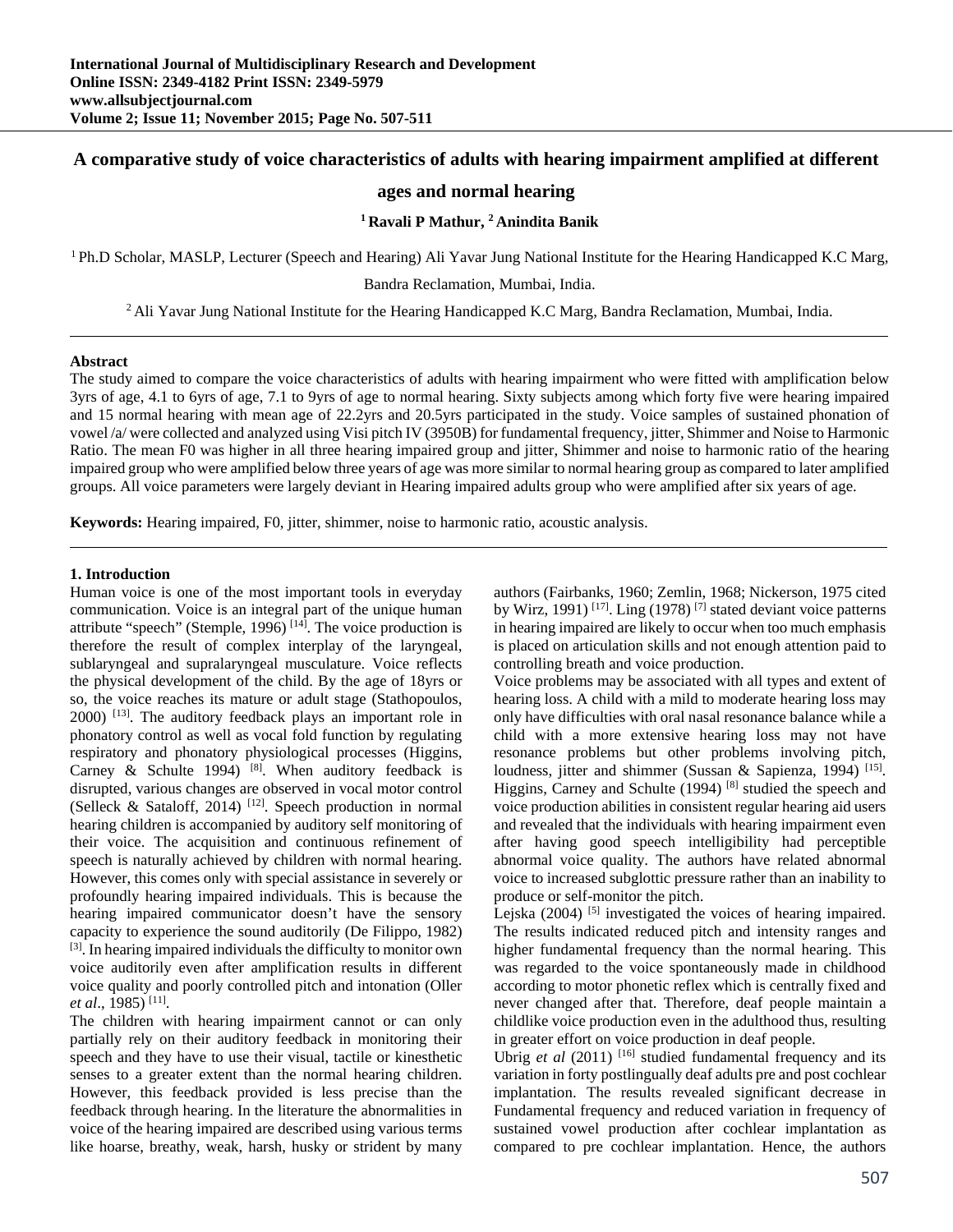concluded significant difference in phonation of individuals with hearing impairment due to lack of auditory feedback control.

Speech production is a complex physiological process which requires coordination of neuromuscular, biomechanical and aerodynamic events. Intelligibility of speech may be influenced by the vocal parameters thus many relevant alterations in these parameters may contribute to enhanced speech output in hearing impaired. Hence, it seems reasonable to study the effect of age of amplification on phonation in individuals with hearing impairment.

**2. Need of the study:** Presently there is ample data describing the acoustic characteristics of the deviant voices of the hearing impaired. However, studies describing adult hearing impaired voice characteristics in relation to their age of amplification are limited. Knowing the fact that there is an immense importance of auditory experience in voice development, a need was felt to study the effect of age of amplification on the voice characteristics of the hearing impaired. Further the information about the voice parameters and contribution of hearing aids to voice production in hearing impaired would enable speech pathologists to devise more effective intervention strategies.

# **3. Aim of the study**

The study was aimed to compare the acoustic voice characteristics of adults with hearing impairment who were fitted amplification below 3yrs of age, 4.1 to 6yrs of age, 7.1 to 9yrs of age to normal hearing individuals.

# **4. Methodology**

### **4.1. Subjects**

A total of 60 subjects participated in the study. Among which forty five subjects were adult male hearing impaired from which three groups were made depending on the age of amplification which are as following: 15 subjects were fitted with amplification below three years of age HI (1), 15 subjects were fitted with amplification in the age of 4.1 to 6yrs HI (2), & 15 subjects were fitted amplification in the age of 7.1 to 9yrs HI (3). A control group of 15 normal hearing (NH) adults with a mean age of 20.5yrs were studied. In the hearing impaired groups i.e. HI (1), HI (2), HI (3) all the participants were in the age range of 21 to 24yrs with mean age of 22.2yrs, having prelingual severe to profound hearing loss, using conventional hearing aids consistently for a minimum duration of 8 hrs per

day since fitting, & predominantly were using verbal mode of communication. All subjects were free of upper respiratory tract infection for three weeks minimum before the voice analysis. The normal hearing subjects were perceptually assessed for voice deviance using GRBAS scale (which stands for grade, roughness, breathiness, asthenicity, and strain) only subjects with zero rating were included in the study. All subjects were screened for oral peripheral mechanism abnormalities, history of problems in breathing, neurological or any other associated problems.

# **4.2. Procedure**

The subjects were seated comfortably in a chair in sound treated room and asked to phonate vowel /a/. The voice sample was collected using digital sony voice recorder with microphone placed 6 to 7 cms from the mouth. The samples were uploaded in Visi Pitch IV (3950B), and Multidimensional voice program was used for further analysis. The initial 500 msec was discarded and rest 1000msec was selected from the samples of /a/ to analyze for the following acoustic voice parameters i.e. fundamental frequency (F0), Jitter, Shimmer and Noise to Harmonic Ratio (NHR).

# **4.3. Statistical analysis of data**

The mean and standard deviation values were calculated for F0, Jitter, Shimmer, & NHR for all four groups. The data was subjected to one way ANOVA to find out significant differences and the results revealed that there was a statistical significant difference (P< 0.05) between and within the four groups. Hence, the data was further subjected to Post hoc analysis to find out significant differences between the groups.

### **5. Results**

**5.1. Fundamental Frequency (F0):** The mean overall F0 (Hz) was high in HI (3) (223.47) group who were amplified at 7.1 to 9yrs of age. The mean F0 of normal hearing adults was the lowest (131.70) among all the groups. The mean F0 of HI (1) group who were amplified below three years of age was the lowest within the hearing impaired group. On overall observation of mean F0 there was a statistical significant difference (P<0.05) between all three hearing impaired groups compared with normal hearing NH. However, there was no statistical significant difference with in the three Hearing impaired groups. The results are presented in Table 1 and displayed in Graph 1.

**Groups Age of amplification Mean Standard deviation n Minimum Maximum F P P** HI (1) Below 3yrs 200.28 54.62 15 141.44 332.71

**Table 1:** Mean Fundamental frequency F0 in Hz and Standard Deviation across four groups

| HI(1)                   | Below 3yrs  | 200.28 | 54.62 | 15 | 141.44 | 332.71 |       |       |
|-------------------------|-------------|--------|-------|----|--------|--------|-------|-------|
| HI(2)                   | 4.1 to 6yrs | 203.89 | 48.29 | 15 | 140.92 | 287.69 | 6.676 | 0.001 |
| HI(3)                   | 7.1 to 9yrs | 223.47 | 93.10 | 15 | 167.06 | 441.88 |       |       |
| NH                      |             | 131.70 | 21.13 | 15 | 97.63  | 157.41 |       |       |
|                         |             |        |       |    |        |        |       |       |
| $0.707 \times 10^{-10}$ |             |        |       |    |        |        |       |       |

| 95% Confidence Interval for Mean |             |             |  |  |  |  |  |
|----------------------------------|-------------|-------------|--|--|--|--|--|
| Groups                           | Lower Bound | Upper Bound |  |  |  |  |  |
| HI(1)                            | 170.0312    | 230.5368    |  |  |  |  |  |
| HI(2)                            | 177.1445    | 230.6355    |  |  |  |  |  |
| HI(3)                            | 171.9117    | 275.0323    |  |  |  |  |  |
| NΗ                               | 119.9936    | 143.4073    |  |  |  |  |  |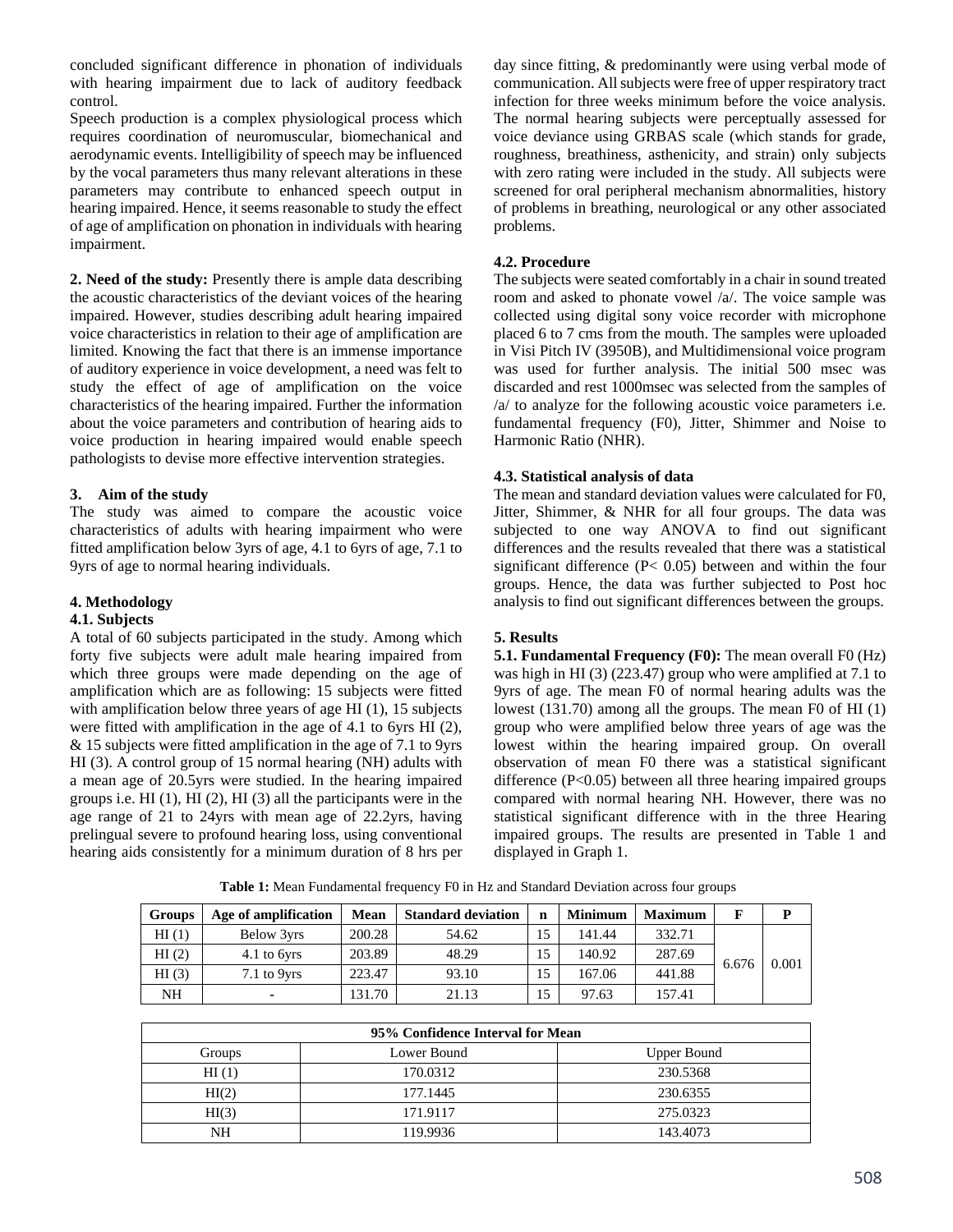

**Fig 1:** Mean Fundamental Frequency (Hz) across four groups

**5.2. Jitter %:** The overall mean jitter value was the highest in hearing impaired group HI (3) (2.366) who were amplified at 7.1 to 9yrs of age followed by HI (2) (2.251) who were amplified at 4.1 to 6yrs of age. The mean jitter value was lowest in normal hearing group (0.32). Among the three hearing impaired groups HI (1) who were amplified below three years of age had lowest mean jitter value (1.253). On overall observation of mean jitter value there was a statistical significant difference (P<0.05) between all three HI groups compared to normal hearing group. However, there were statistically significant differences in hearing impaired groups only between HI (1) to HI (2)  $\&$  HI (3) i.e. Jitter values of HI (1) who were fitted below three years of age were more similar to normal hearing group. The jitter % across all the four groups is presented in Table 2 and displayed in Graph 2.

**Table 2:** Mean Jitter in % and Standard Deviation across four groups

| <b>Groups</b> | Age of amplification | Mean  | <b>Standard deviation</b> | n  | <b>Minimum</b> | <b>Maximum</b> |       |       |
|---------------|----------------------|-------|---------------------------|----|----------------|----------------|-------|-------|
| HI(1)         | Below 3 years of age | .253  | 0.849                     |    | 0.36           | 3.47           |       |       |
| HI(2)         | 4.1 to 6yrs          | 2.251 | .603                      |    | 0.26           | 6.28           | 9.477 | 0.000 |
| HI(3)         | $7.1$ to $9yrs$      | 2.366 | .585                      | 15 | 0.26           | 6.28           |       |       |
| NH            |                      | 0.321 | 0.114                     |    | 0.18           | 0.59           |       |       |

| 95% Confidence Interval for Mean |             |             |  |  |  |  |  |
|----------------------------------|-------------|-------------|--|--|--|--|--|
| Groups                           | Lower Bound | Upper Bound |  |  |  |  |  |
| HI(1)                            | 0.7830      | 1.7240      |  |  |  |  |  |
| HI(2)                            | 1.3640      | 3.1396      |  |  |  |  |  |
| HI(3)                            | .4888       | 3.2446      |  |  |  |  |  |
| NΗ                               | 0.2581      | 0.3846      |  |  |  |  |  |



**Fig 2:** Mean Jitter in % across four groups

**5.3. Noise to Harmonic Ratio (NHR):** The overall mean NHR value was the highest in hearing impaired group HI (3) (0.305) who were amplified at 7.1 to 9yrs of age followed by HI (2) (0. 281) who were amplified at 4.1 to 6yrs of age. The mean NHR value was lowest in normal hearing group (0.142). Among the three hearing impaired groups HI (1) who were amplified below three years of age had the lowest mean NHR value (0.270). On overall observation of mean NHR value there was a statistical

significant difference (P<0.05) between all three HI groups compared to normal hearing group. However, there were significant differences in hearing impaired groups only between HI (3) to HI (1)  $&$  HI (2) i.e. NHR values of HI (3) who were fitted at 7.1 to 9 yrs of age were more deviant to all other groups. The NHR across all the four groups is presented in Table 3 and displayed in graph 3.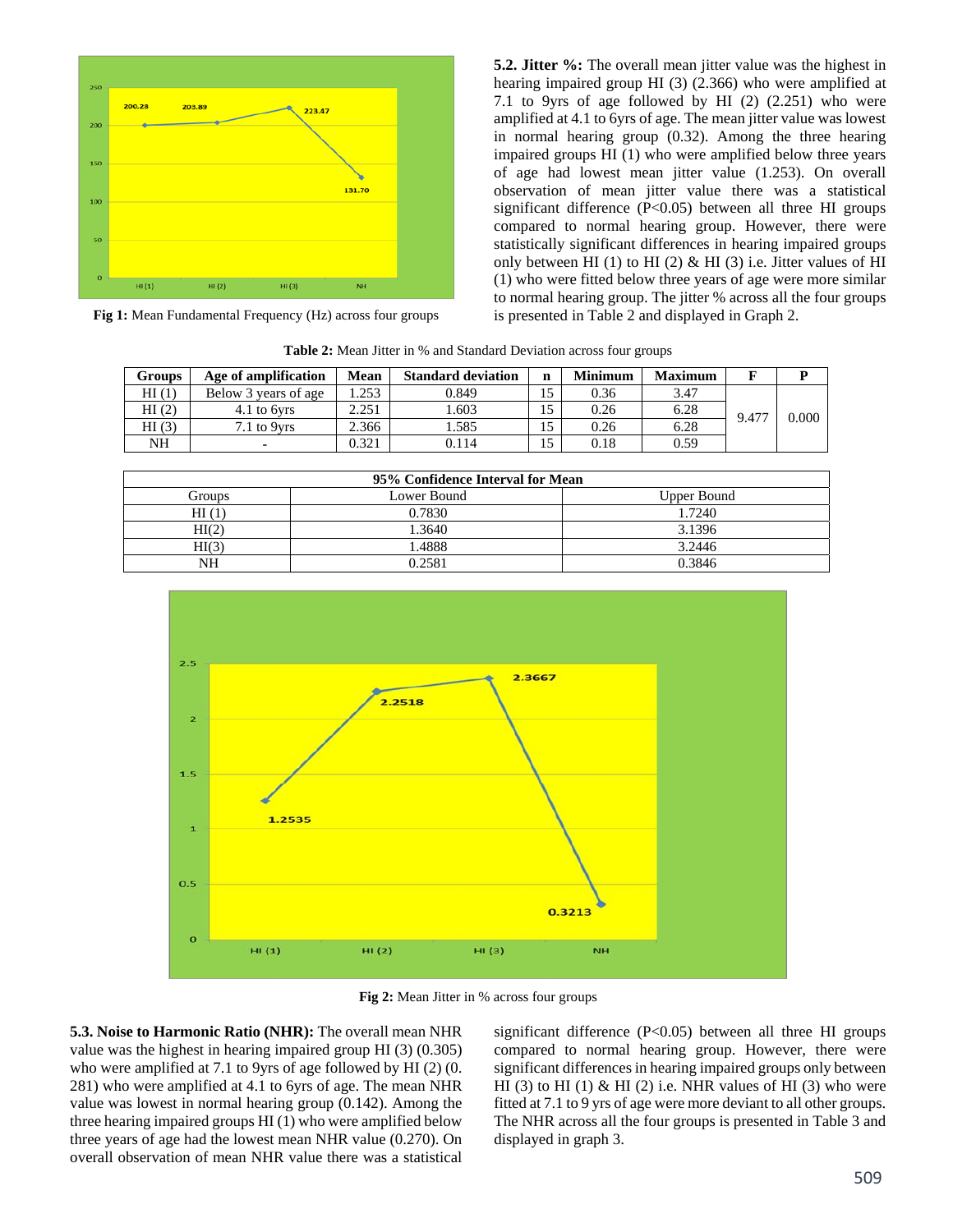**Table 4:** Mean Noise to Harmonic Ratio (NHR) and Standard Deviation across four groups

| Groups | Age of amplification | Mean  | <b>Standard deviation</b> | n | <b>Minimum</b> | <b>Maximum</b> |       |       |
|--------|----------------------|-------|---------------------------|---|----------------|----------------|-------|-------|
| HI(1)  | Below 3 years of age | 0.270 | 0.130                     |   | 0.12           | 0.65           |       |       |
| HI(2)  | 4.1 to 6yrs          | 0.281 | 0.136                     |   | 0.12           | 0.58           | 5.589 | 0.002 |
| HI(3)  | 7.1 to 9yrs          | 0.305 | 0.145                     |   | 0.12           | 0.58           |       |       |
| NH     |                      | 0.142 | .711E-02                  |   | 0.10           | 0.17           |       |       |

| 95% Confidence Interval for Mean |             |             |  |  |  |  |  |
|----------------------------------|-------------|-------------|--|--|--|--|--|
| Groups                           | Lower Bound | Upper Bound |  |  |  |  |  |
| HI(1)                            | 0.1986      | 0.3432      |  |  |  |  |  |
| HI(2)                            | 0.2054      | 0.3567      |  |  |  |  |  |
| HI(3)                            | 0.2243      | 0.3857      |  |  |  |  |  |
| NΗ                               | 0.1330      | 0.1519      |  |  |  |  |  |



**Fig 3:** Mean Noise to Harmonic Ratio across four groups

**5.4. Shimmer %:** The mean overall shimmer (%) was high in HI (2) (9.68) group who were amplified at 4.1 to 6yrs of age followed by HI (3) group (7.89) who were amplified between 7.1 to 9yrs of age. The mean shimmer of normal hearing adults was the lowest (3.78) among all the groups. The mean shimmer of HI (1) group who were amplified below three years of age was the lowest (7.48) within the hearing impaired group. On overall observation of mean shimmer there was a statistical significant difference (P<0.05) between all three hearing impaired groups compared with normal hearing. The results are presented in Table 4 and displayed in Graph 4.

**Table 3:** Mean Shimmer in % and Standard Deviation across four groups

| <b>Groups</b> | Age of amplification | Mean   | <b>Standard deviation</b> | n  | Minimum | <b>Maximum</b> |        |      |
|---------------|----------------------|--------|---------------------------|----|---------|----------------|--------|------|
| HI(1)         | Below3 years         | 7.4851 | 2.1235                    | IJ | 5.49    | 12.65          |        |      |
| HI(2)         | 4.1 to 6yrs          | 9.6843 | 3.2642                    |    | 5.23    | 15.31          | 16.792 |      |
| HI(3)         | 7.1 to 9yrs          | 7.8927 | 2.4508                    |    | 5.23    | 13.37          |        | 0.00 |
| NH            |                      | 3.7820 | 0.8732                    |    | 2.69    | 5.66           |        |      |

| 95% Confidence Interval for Mean |             |                    |  |  |  |  |  |
|----------------------------------|-------------|--------------------|--|--|--|--|--|
| Groups                           | Lower Bound | <b>Upper Bound</b> |  |  |  |  |  |
| HI(1)                            | 6.1279      | 8.8423             |  |  |  |  |  |
| HI(2)                            | 7.8766      | 11.4919            |  |  |  |  |  |
| HI(3)                            | 6.7167      | 9.0686             |  |  |  |  |  |
| NΗ                               | .2984       | 4.2656             |  |  |  |  |  |